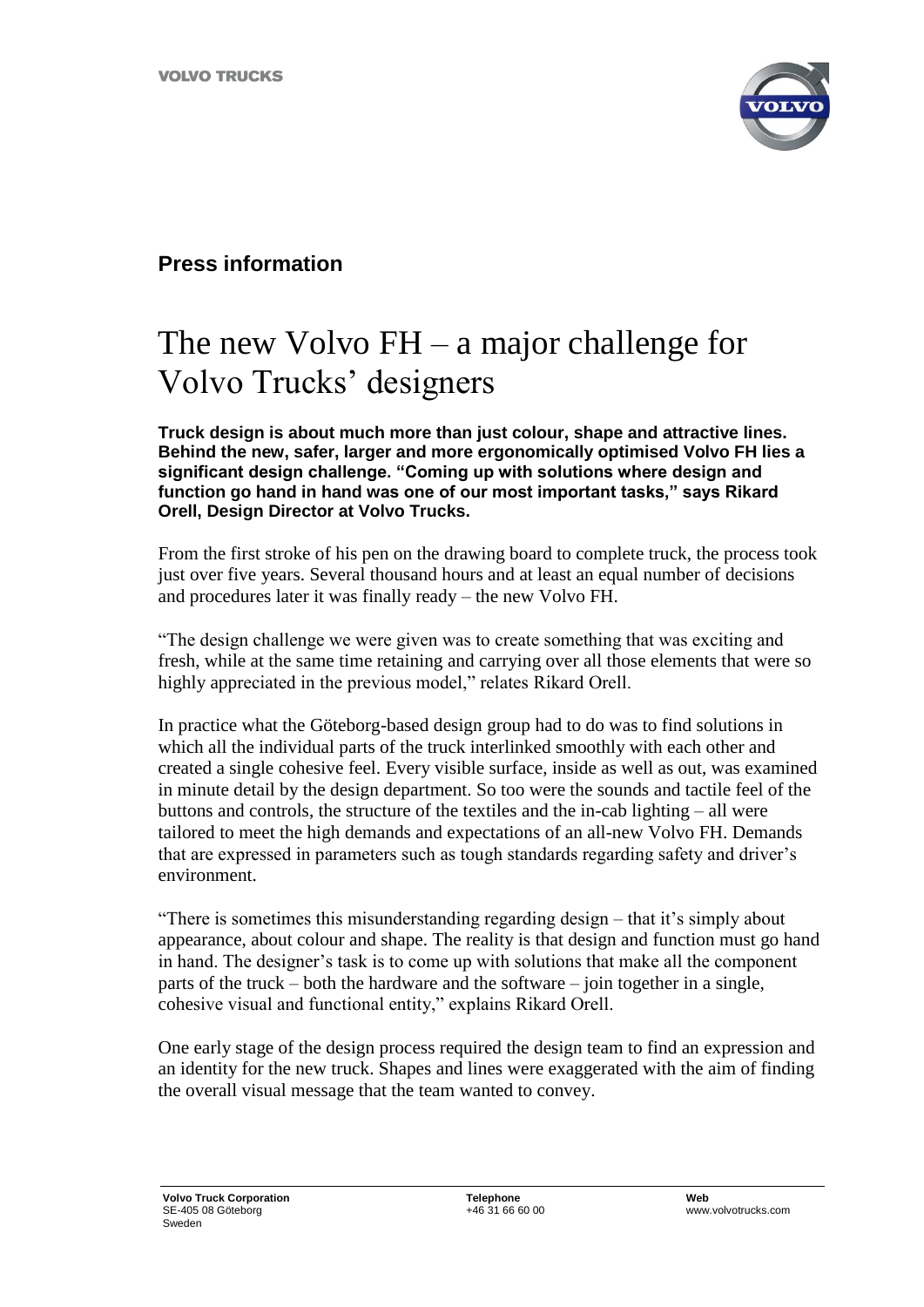

"The first thing that was discussed was the various technical needs, but the basic drive during the concept phase has consistently been to advance and to increase the cab's interior volume," relates Rikard Orell.

Asok George, Chief Designer Exterior at Volvo Trucks and one of the team members, relates that work on the design of the new truck started with a pen on a sketchpad. And there was plenty of scope for giving his imagination a free rein.

"My inspiration came from everything from new technology and nature to Volvo's heritage and Scandinavian culture and design. But my biggest source of inspiration by far was the drivers who actually use our trucks," he says.

As the work progressed, the sketches moved into computer-generated models and the design took on more realistic lines.

"In the field of design it's often all about the details. When you look at the truck it should have a design that instinctively feels just right," says Asok George. "It's the basic shape, the stance and the proportions that are crucial. All lines and curves should flow naturally and there mustn't be anything that disrupts the eye," he says.

In order to achieve this, the design group used physical clay models, both full-size and scale models. "Because even if modern computer programs help the designer to visualise his or her visions and ideas – the virtual tools are not always enough," explains Asok George.

"In the computer the designer uses more of his or her analytical skills, but when working with clay models it's more emotional, everything comes from the heart. For me it's the combination of these two approaches that generates a perfect design," he says.

Having said that, even if the creative aspect is an important part of the design of a new truck, it isn't everything. The demands on the vehicle's appearance must also dovetail with a variety of technical requirements and demands from the truck's operating environment, for instance that the new FH must have a larger cab than its predecessor to enhance both comfort and driver safety.

In order to monitor driver needs, an important part of the design process involved interviewing drivers at truck stops throughout Europe. They got to sit in early mock-up models of the new Volvo FH and their feedback was subsequently used to refine and modify the design to satisfy driver needs.

"It makes no difference how many skilled designers or engineers we have at Volvo Trucks," says Claes Hillén, who is responsible for driver interviews and customer clinics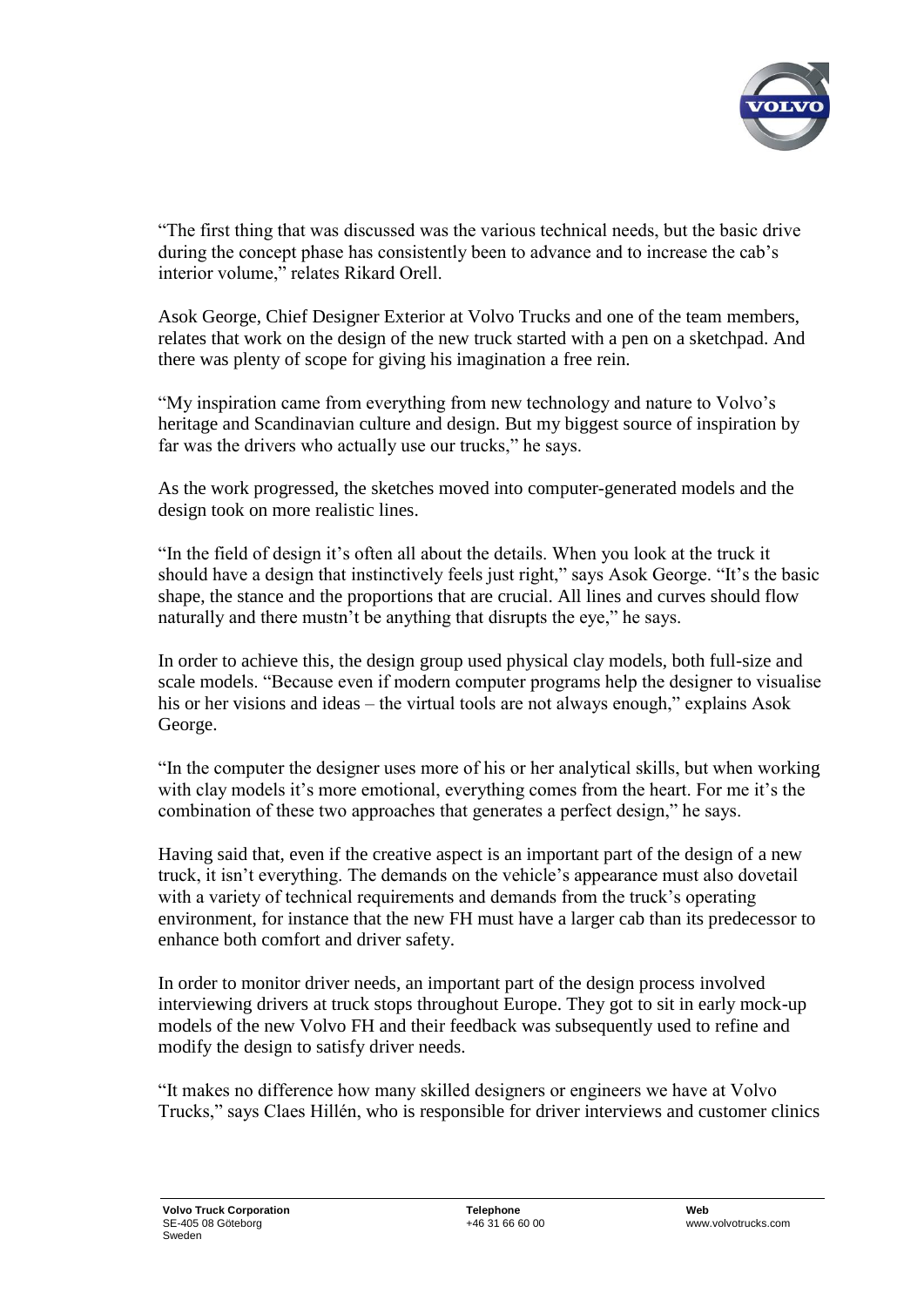

at the product development department. "We can never exactly understand precisely what a driver's everyday working situation is like. The only way to gain an insight into their day-to-day reality is by asking them," he says.

All told more than 2000 drivers were interviewed over a five-year period and together they provided hundreds of years of first-hand experience from truck driving.

One clear wish that the drivers expressed was for more and larger storage compartments. This meant the cab had to be bigger. And this in turn meant that the previously so characteristically raked-back A-pillars – a Volvo FH hallmark – had to be made more upright. So the design team worked hard on sloping lines and a slanting roof so as to retain the dynamic FH profile. The result is a cab that is now one cubic metre bigger and offers 300 litres more storage space. This also means the seat can slide back a further four centimetres, and in an accident there is more survival space than ever before.

"This is precisely what design is all about for me: ensuring that the product we create actually is tailored to the specific needs of the people who will use it," says Rikard Orell. "That means not only going with the rational choices, since we human beings are not only rational but also very emotional. For a driver it's a matter of being able to live and operate comfortably in the truck and also about feeling a sense of pride in the job. The truck's functional and dynamic design has the task of contributing to that," he adds.

Another example of the way design and function go hand in hand to improve safety in the truck is the new rear-view mirrors. In the new model they are attached to slimmer arms than before and the large cover surrounding the glass has been deleted.

"This solution reduces the number of blind spots for the driver so the safety gains are immense. What's more, I feel the new design also gives significant aesthetic benefits," says Rikard Orell.

One important factor to bear in mind during the design process was that the new truck had to retain its distinctive Volvo profile. That typical Volvo design, based on low-key Scandinavian colours, simple elegance and efficient lines – played the lead role.

"The result is a truck that is honest, straightforward, without unnecessary adornment. Everything you see is there for a reason. Although we've changed just about everything on this truck, we've nonetheless succeeded with our aim: to capture the heritage of the previous FH and at the same time give the new truck a more composed, self-assured attitude," concludes Rikard Orell.